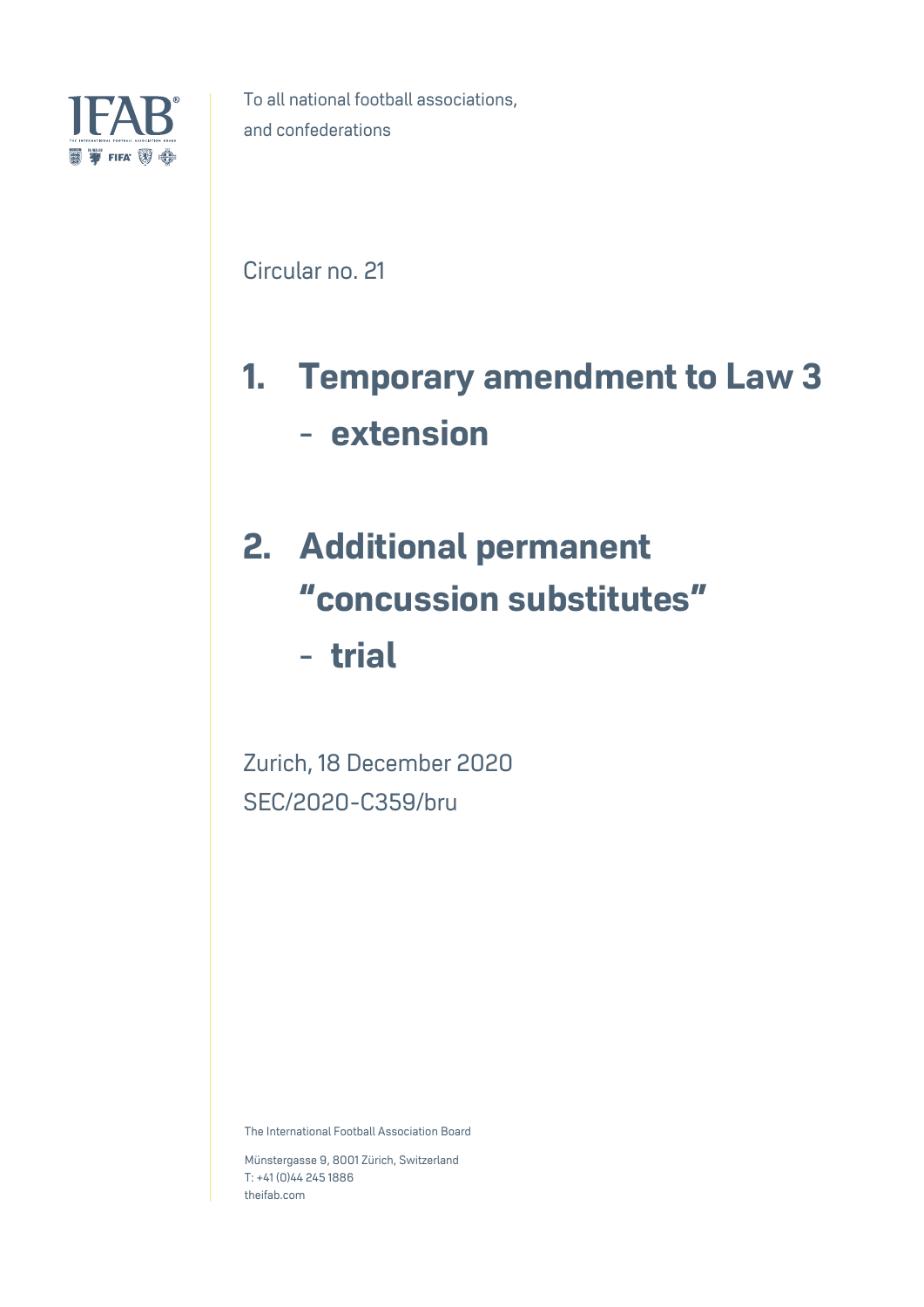

Dear Sir or Madam,

At The IFAB Annual Business Meeting held remotely on 16 December, The IFAB Board of Directors (BoD) made decisions in relation to the **temporary amendment to Law 3 – The Players** and **trials of additional permanent "concussion substitutes" in the event of actual or suspected concussion**.

Confederations and national associations are kindly asked to take note of these decisions (as outlined below) and to pass the information on to the relevant competition organisers.

#### **1. Law 3 – The Players**: **extension of temporary amendment**

As outlined in circular no 19 (8 May 2020) and 20 (15 July 2020), the main reason for the introduction and extension of the temporary amendment (giving top competitions the option of allowing teams to use up to five substitutes) was the impact of COVID-19 on football. The IFAB's ongoing review, which has included stakeholder feedback and an analysis of the impact of the global pandemic on competition calendars, has shown that the reasons for the temporary amendment remain valid and, as a result, the BoD has **extended this temporary amendment to domestic and international club competitions scheduled to be completed by 31 December 2021 and national-team competitions scheduled to be completed by 31 July 2022.**

#### **2. Law 3 – The Players: trials of additional permanent "concussion substitutes"**

Following extensive consultation related to finding ways to improve the in-game management of possible neurological head injuries in football matches, the BoD has taken careful note of the recommendations from meetings of both The IFAB Football and Technical Advisory Panels and the Concussion Expert Group (which consists of medical concussion experts, team doctors, players/coaches, and refereeing and legal/Laws of the Game experts).

Based on these recommendations, the BoD strongly agrees that, where there is any suspicion about a player having been concussed, the player should be protected by being "permanently" removed from the match and to facilitate this, the player's team should not suffer a numerical disadvantage as a result of prioritising the player's welfare.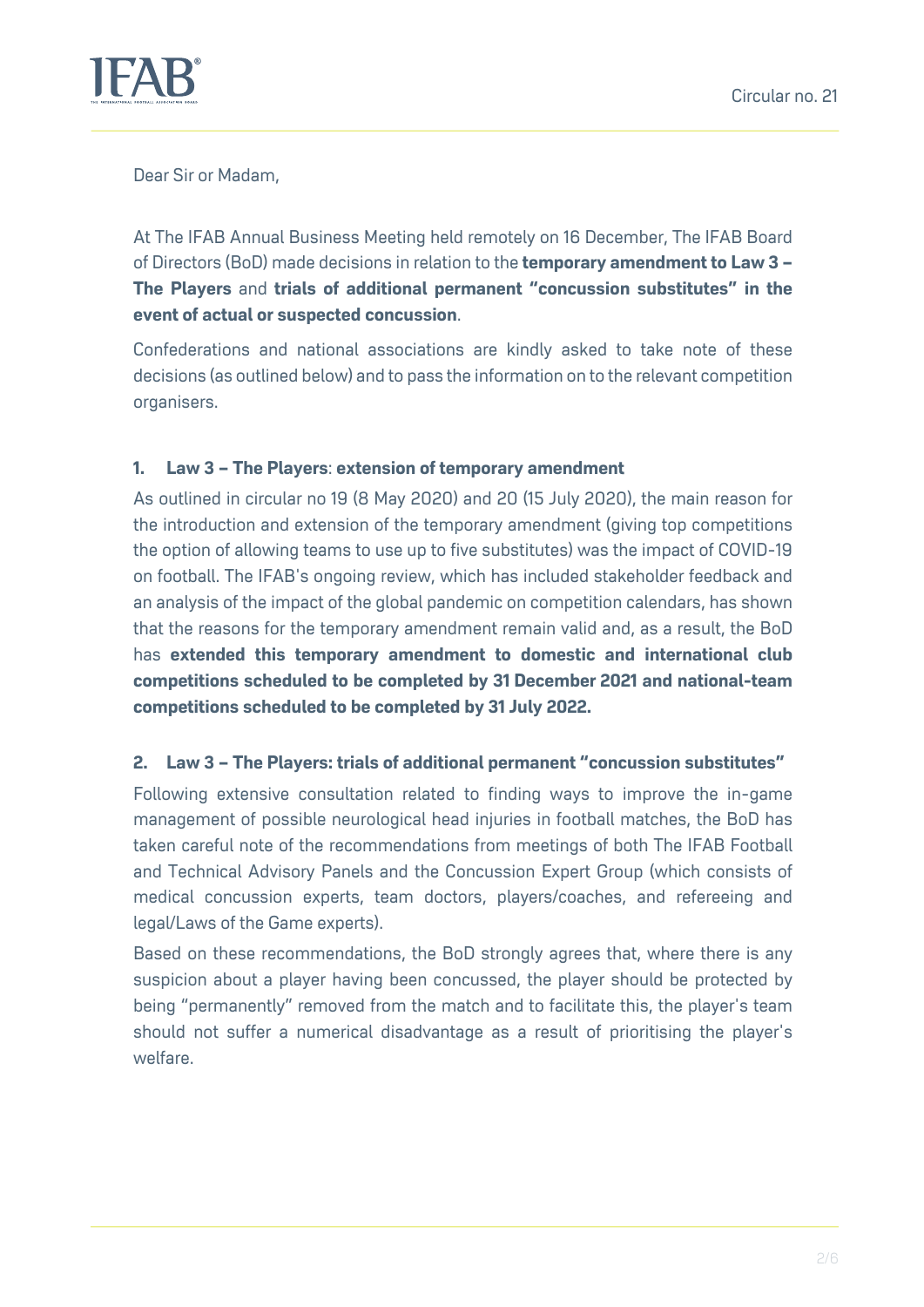

Consequently, the BoD has approved two trials with "concussion substitutes" because such an approach:

- prevents a player sustaining another concussion in the match multiple concussions during the same game could eventually be fatal ("second-impact syndrome");
- sends a strong message "if in doubt, sit them out" that maximises player welfare;
- allows the player to be replaced, so there is no numerical/tactical disadvantage when prioritising player welfare;
- reduces pressure on medical personnel to make a quick decision;
- is simple to operate and applicable at all levels of the game, including lower down the football pyramid, where there are usually no doctors or medically qualified staff; and
- is consistent with recommendations given by expert panels (e.g. the Concussion in Sport Group).

Use of a "concussion substitute" would operate in conjunction with other protocols, including delaying the restart of play for up to three minutes for an on-field assessment by the team's medical personnel (if present/available). In addition, while this is beyond the scope of the Laws of the Game, the implementation of return-to-training and return-to-play protocols for after the match is encouraged.

## **Participation in trials**

Both trials will be open to all interested competitions at any level; confederations and national FAs (on behalf of the competitions under their auspices) must apply to The IFAB and FIFA for permission to take part in either trial, which will only be given to competitions using the official protocols and agreeing to submit requested feedback.

## **Trial protocols**

An outline of the two protocols is given below. Those wishing to take part in the trials can request further information, including the detailed protocols and feedback requirements. For the purpose of the trials with additional permanent "concussion substitutes", the following protocols must be used in their entirety. No variations are allowed except as outlined in these protocols.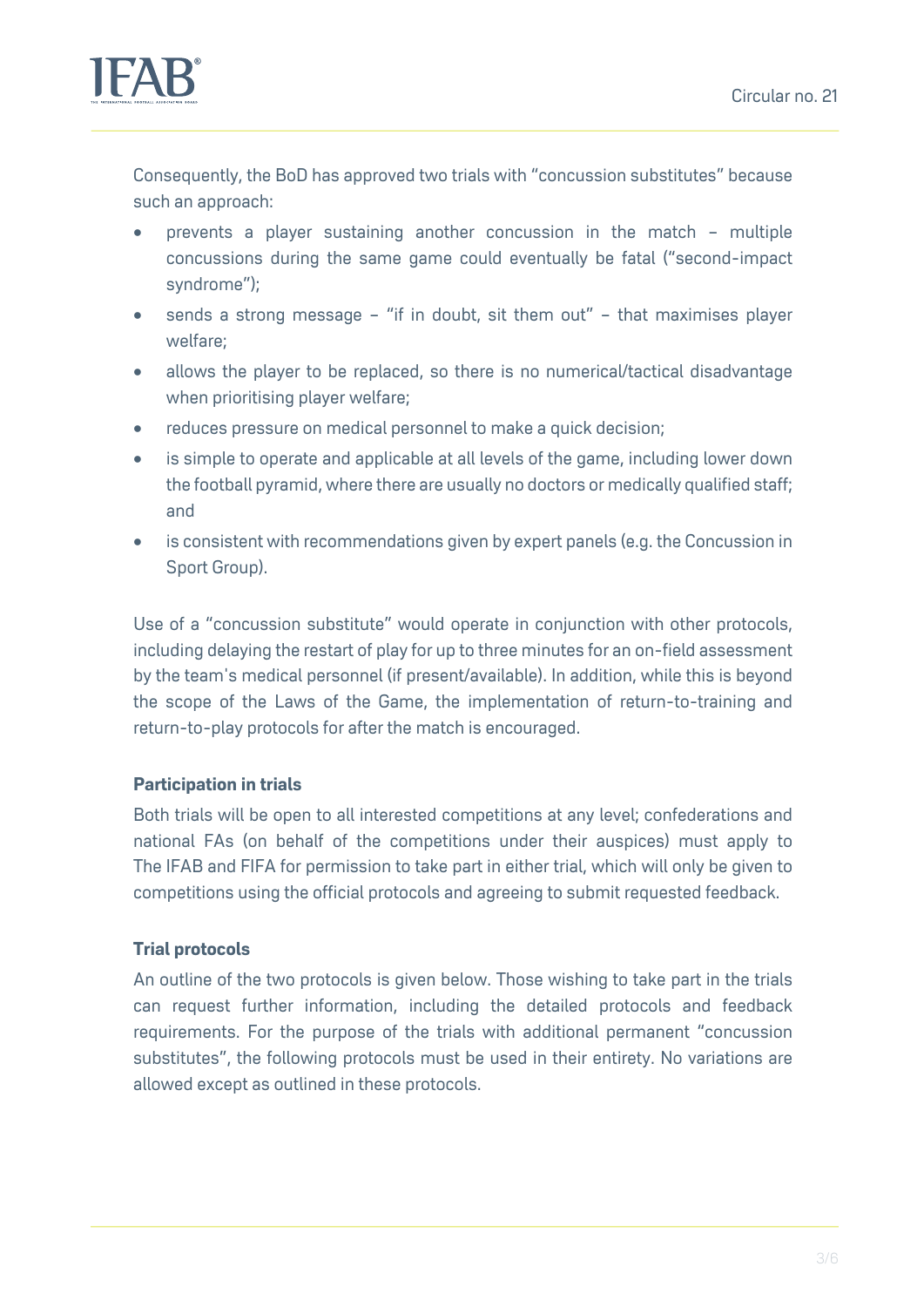

## **Protocol A**

#### *Principles*

- Each team is permitted to use a maximum of one "concussion substitute" in a match.
- A "concussion substitution" may be made regardless of the number of substitutes already used.
- In competitions in which the number of named substitutes is the same as the maximum number of substitutes that can be used, the "concussion substitute" can be a player who has previously been substituted.

## *Procedure*

- The substitution procedure operates in accordance with Law 3 The Players *(except as outlined otherwise below)*.
- A "concussion substitution" may be made:
	- o immediately after a concussion occurs or is suspected;
	- o after an initial three-minute on-field assessment, and/or after an off-field assessment; or
	- o at any other time when a concussion occurs or is suspected (including when a player has previously been assessed and has returned to the field of play).
- If a team decides to make a "concussion substitution", the referee/fourth official is informed, ideally by using a substitution card/form of a different colour.
- The injured player is not permitted to take any further part in the match (including kicks from the penalty mark) and should, where possible, be accompanied to the changing room and/or a medical facility.

## *Substitution opportunities*

- Making a "concussion substitution" is separate from any limit on the number of "normal" substitution opportunities.
- However, if a team makes a "normal" substitution at the same time as a "concussion substitution", this will count as one of its "normal" substitution opportunities.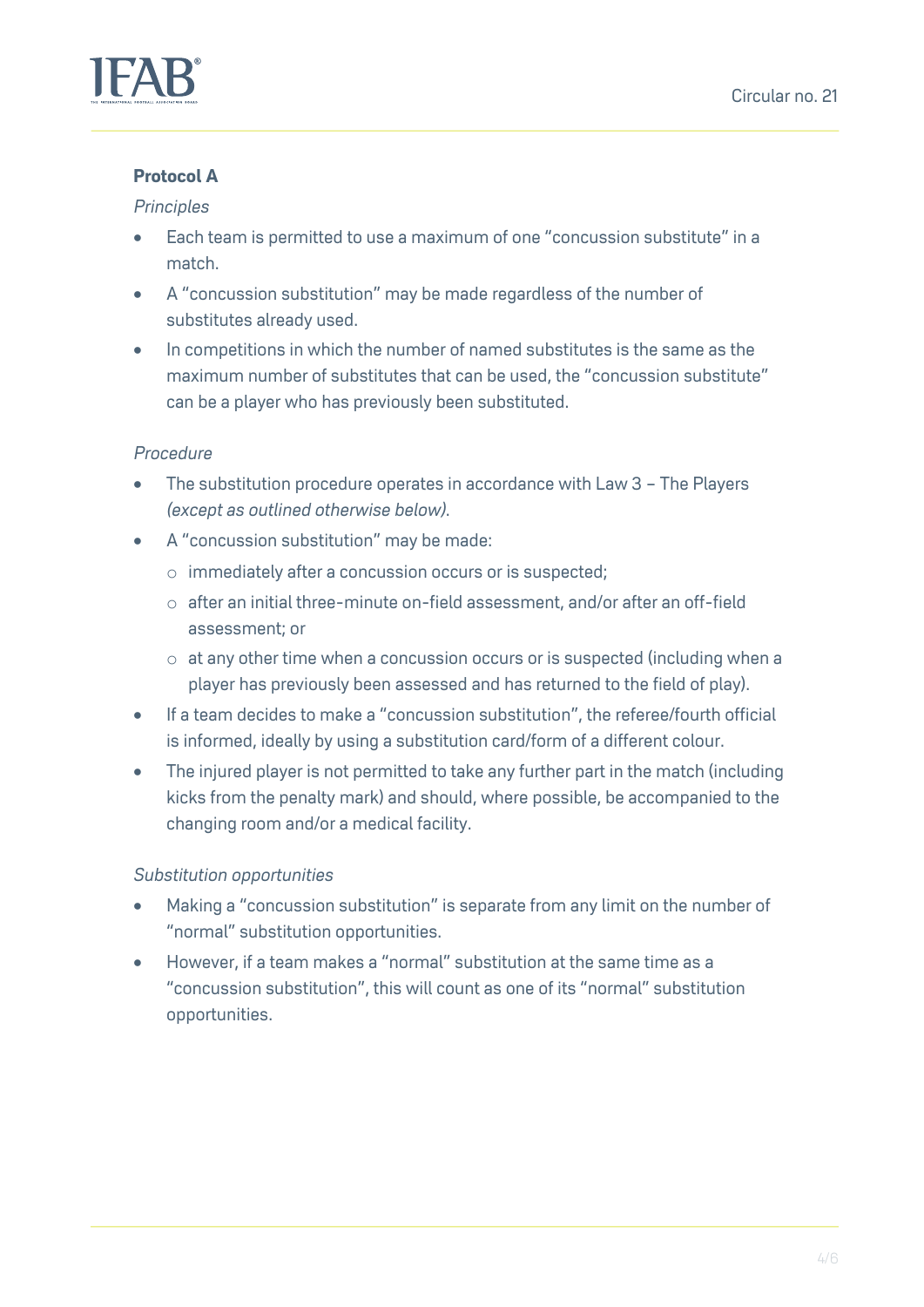

## **Protocol B**

#### *Principles*

- Each team is permitted to use a maximum of two "concussion substitutes" in a match.
- A "concussion substitution" may be made regardless of the number of substitutes already used.
- In competitions in which the number of named substitutes is the same as the maximum number of substitutes that can be used, the "concussion substitute" can be a player who has previously been substituted.
- When a "concussion substitute" is used, the opposing team then has the option of using an "additional" substitute for any reason.

## *Procedure*

- The substitution procedure operates in accordance with Law 3 The Players *(except as outlined otherwise below)*.
- A "concussion substitution" may be made:
	- o immediately after a concussion occurs or is suspected;
	- $\circ$  after an initial three-minute on-field assessment, and/or after an off-field assessment; or
	- o at any other time when a concussion occurs or is suspected (including when a player has previously been assessed and has returned to the field of play).
- If a team decides to make a "concussion substitution", the referee/fourth official is informed, ideally by using a substitution card/form of a different colour.
- The injured player is not permitted to take any further part in the match (including kicks from the penalty mark) and should, where possible, be accompanied to the changing room and/or a medical facility.
- The opposing team is informed by the referee/fourth official that it now has the option of using an "additional" substitute.
- This option may be used concurrently with the "concussion substitution" made by the opposing team or at any time thereafter *(except as outlined otherwise by the Laws of the Game).*

## *Substitution opportunities*

- Making a "concussion substitution" is separate from any limit on the number of "normal" substitution opportunities.
- However, if a team makes a "normal" substitution at the same time as a "concussion substitution", this will count as one of its "normal" substitution opportunities.